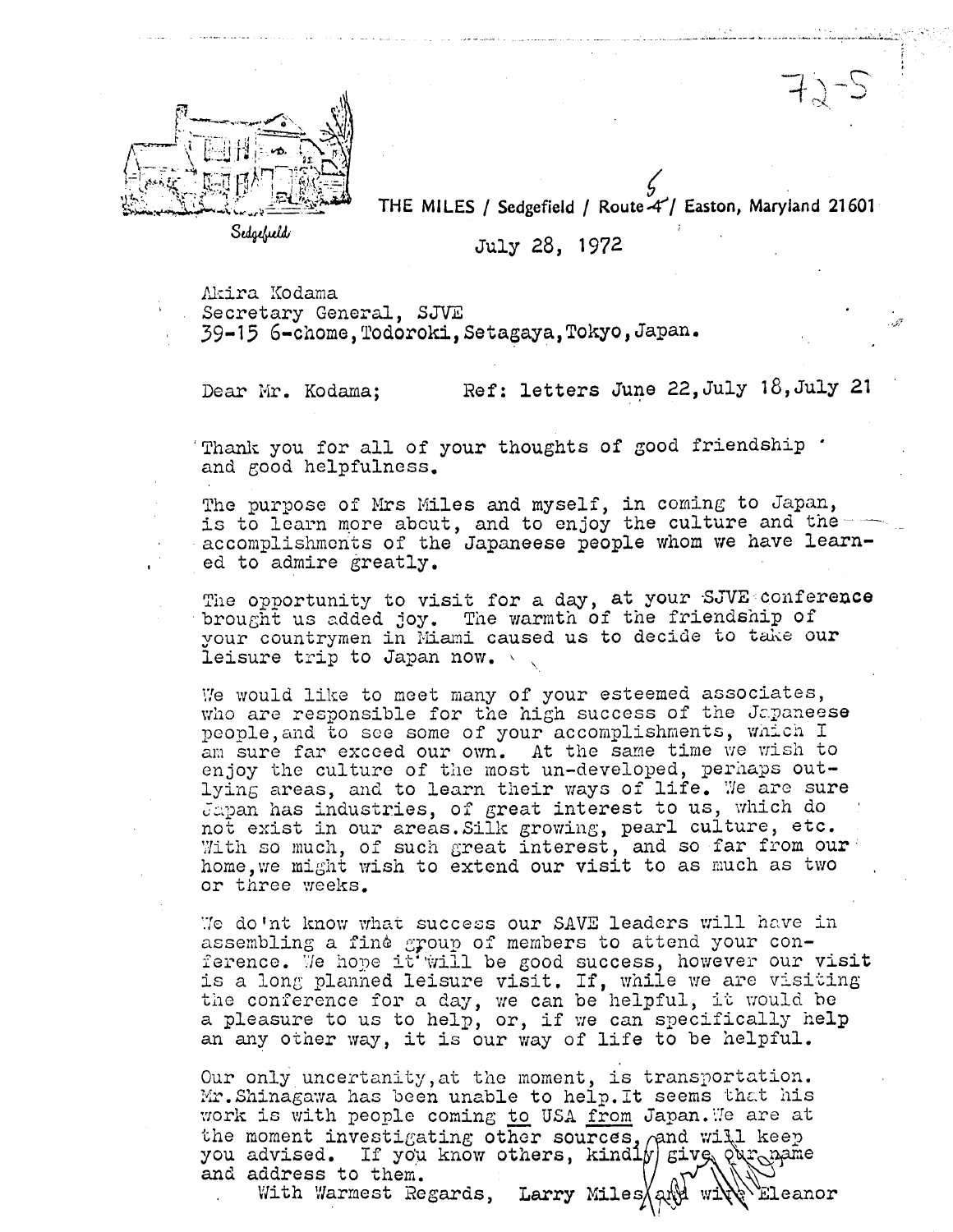## SANGYO NOHRITSU TANKI DAIGAKU

IBAM (Institute of Business Administration & Management)

39-15 6-chome, Todoroki, Setagaya, Tokyo, Mail Code: 158 Cable Address: SANNODAIGAKU TOKYO Telephones: Tokyo 702-4151, 701-2110 File Ref:

July 21, 1972

Mr. Lawrence D. Miles Sedgefield, R. 5, 8-840 Easton, Maryland 21601 U.S.A.

Dear Mr. Miles,

Reference is made to my letter of July 18, replying to your plan to visit Japan in connection with the forthcoming SJVE Annual Meeting in October.

This morning we have just received a letter dated July 12th from Mr. Carlos Fallon with another good news that he started doing the same thing that I did with the Japanese delegates to SAVE...... organize and send a very important SAVE delegation to our meeting, most possibly to include Mr. C.P. Smith and other SAVE Officers as well as Mr. and Mrs. Miles. If this is realized, it would really make an epochal event both for American and Japanese value engineers.

Here I would have to take back one thing in what I said in my previous letter to you: While we thought we could cover your staying expenses, I am now afraid that our Society's humble budget for the program would have to be expensed if all these distinguished persons are to come to attend our meeting. Your generous understanding of the whole situation would be most appreciated by us all, and our more incorporeal expression of gratitude would be in order.

Thanks to your increasing interest being reflected in your letters, our Board members as well as concerned IBAM managers are pledging themselves<br>toward offering increased cooperation to make it a real success.

Anyway, I will keep you and your friends posted of the progress of our Annual Meeting program.

Best regards,

Sincerely yours,<br>**Allina – Kod**<br>Akira Kodama

Secretary General, SJVE

cc: Mr. Fallon Mr. Yokoyama, IBAM Mr. Takeuchi, IBAM

AK/ks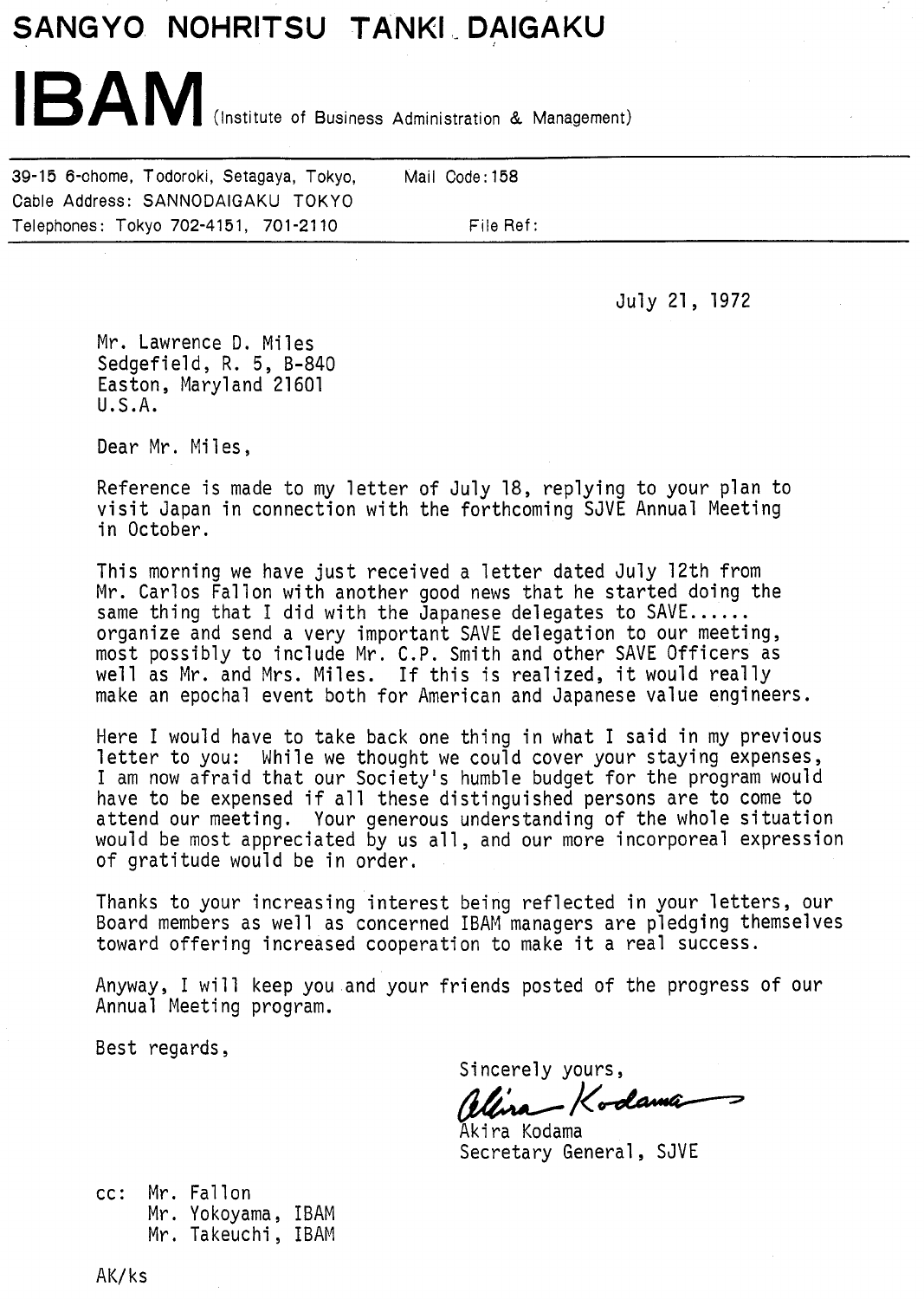## **SANGYO NOHRITSU**

IBAM (Institute of Business Administration & Management)

39-15 6-chome, Todoroki, Setagaya, Tokyo, Mail Code: 158 Cable Address: SANNODAIGAKU TOKYO Telephones: Tokyo 702-4151, 701-2110 File Ref:

July 18, 1972

Mr. Lawrence D. Miles Sedgefield, R. 5, B-840 Easton, Maryland 2160 U.S.A.

Dear Mr. Miles,

Thank you very much for your letter of July 3rd, 1972.

It is really good to hear that you can plan a tour to visit Japan in October. The personal participation by Mr. and Mrs. Miles to the forthcoming SJVE annual conference would certainly add to its primary objective and significance. Off-hand, I can think of your attendance at the meeting as our most distinguished guests to del iver a commemoratory speech, and perhaps meeting of your brief lecture (half-day) for industrial personnel in Tokyo and another in Osaka. As to the detail, however, I need to refer the matter to the SJVE Board members as well as interested IBAM managers. In ten days, I should be able to write to you again with our detail plan.

If both of you can come to Japan in time for our Annual Conference on October 23rd and 24th, SJVE would be pleased to cover your hotel expenses in Japan. We of course know Mr. Ryuichi Shinagawa, as he is directly connected with the very travel agent that IBAM have been using for these years. I recommend you to keep in touch with him for your travel plans, and we would also be happy to help you in making your visit plans.

I will keep you posted of the progress of our Annual Conference program, and in the meantime, please feel free to write me. Professor Tamai and Mr. Toshio Tanaka, my preceding Secretary General , join me in sending our best regards to you both.

I shall be writing you soon,

Sincerely yours, Mn·a  $\sigma$ Akira Kodama

Secretary General SJVE

AK/ks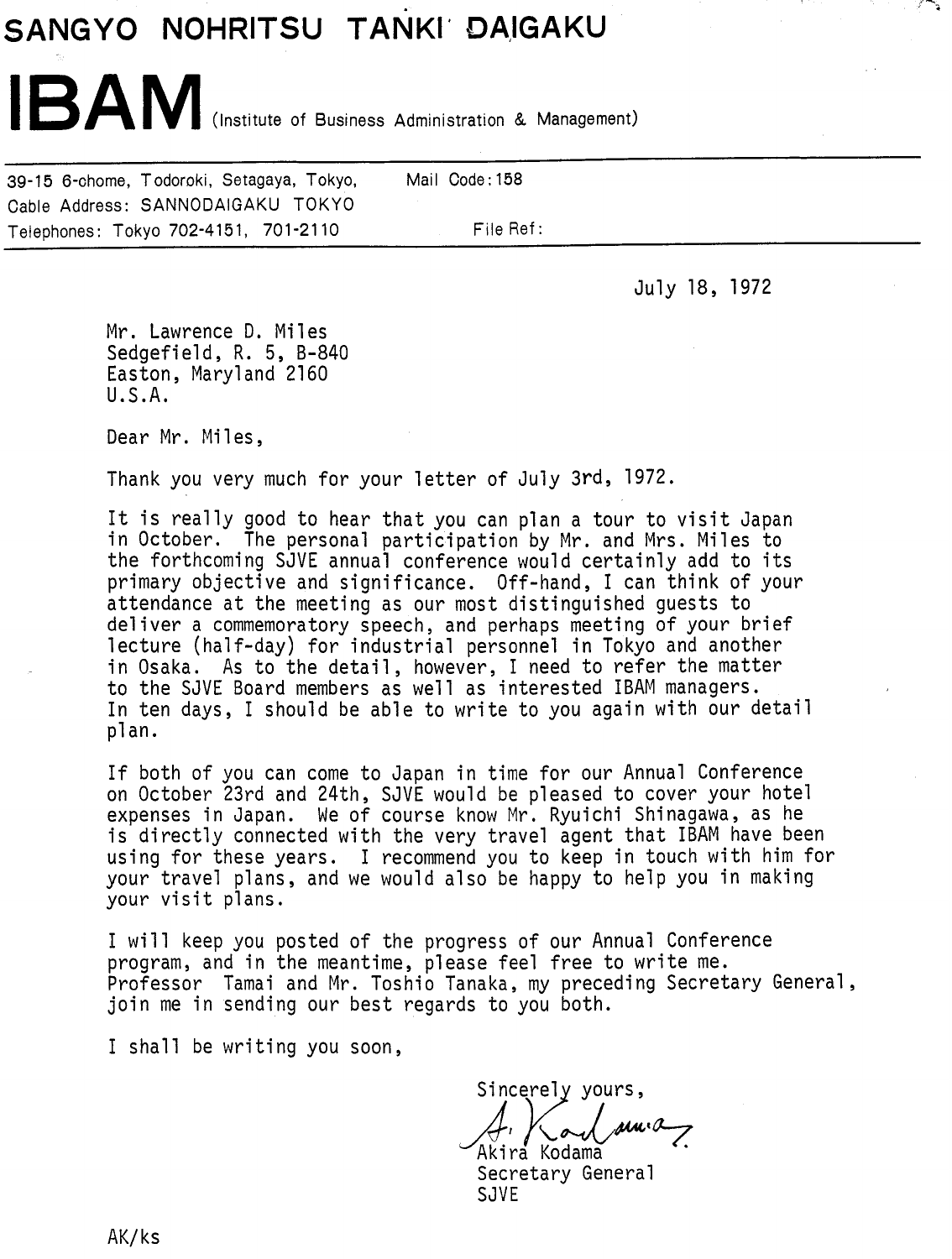## July 3 1972

Akira Kodama Secretary General SJVE 39-15 6-chome. Todoroki. Setagaya. Tokyo, Japan

Dear Mr Kodama;

We have your July 22 letter. Mrs Miles and I thank you and your friends and associates very very much for the kind and heart-felt comments to us.

We have wanted to visit Japan, and although we had not planned it this soon. the warmth of your invitation, and the opportunity to visit your October Conference of the SJVE are over-powering.

We should like very much to be there, and to stay for<br>10 days or more to enjoy your country, if we find that appropriate arrangements for transportation and for visiting in Japan can at this time be made.

Your esteemed representatives Tanaka, Onozuka and Obana brought a fine gentlemen from Dallas Texas to act as interpreter. It happens that he is in the travel agency business, we are advised. I have accordingly written to him to provide information, quotations etc, and have given your name to him, in case he needs more information. le is: Ryuichi Shinagawa

Shinagawa Inc. 1510 Tranquilla Dr. Dallas Texas, 75218

It is also possible that you have experience with travel groups and plans and people who offer advantageous leisure and/or business travelling and visiting arrangements. If so, please have them communicate with us or Mr Shinagawa.

Mr Tanaka, Mr Onozuka, Mr Obana and Mr Shinagawa made important contribution to our conference. Mrs Miles and I, as well as many many others appreciated and enjoyed their warmth and friendship.

With our best wishes.

Larry Miles, and wife Eleanor